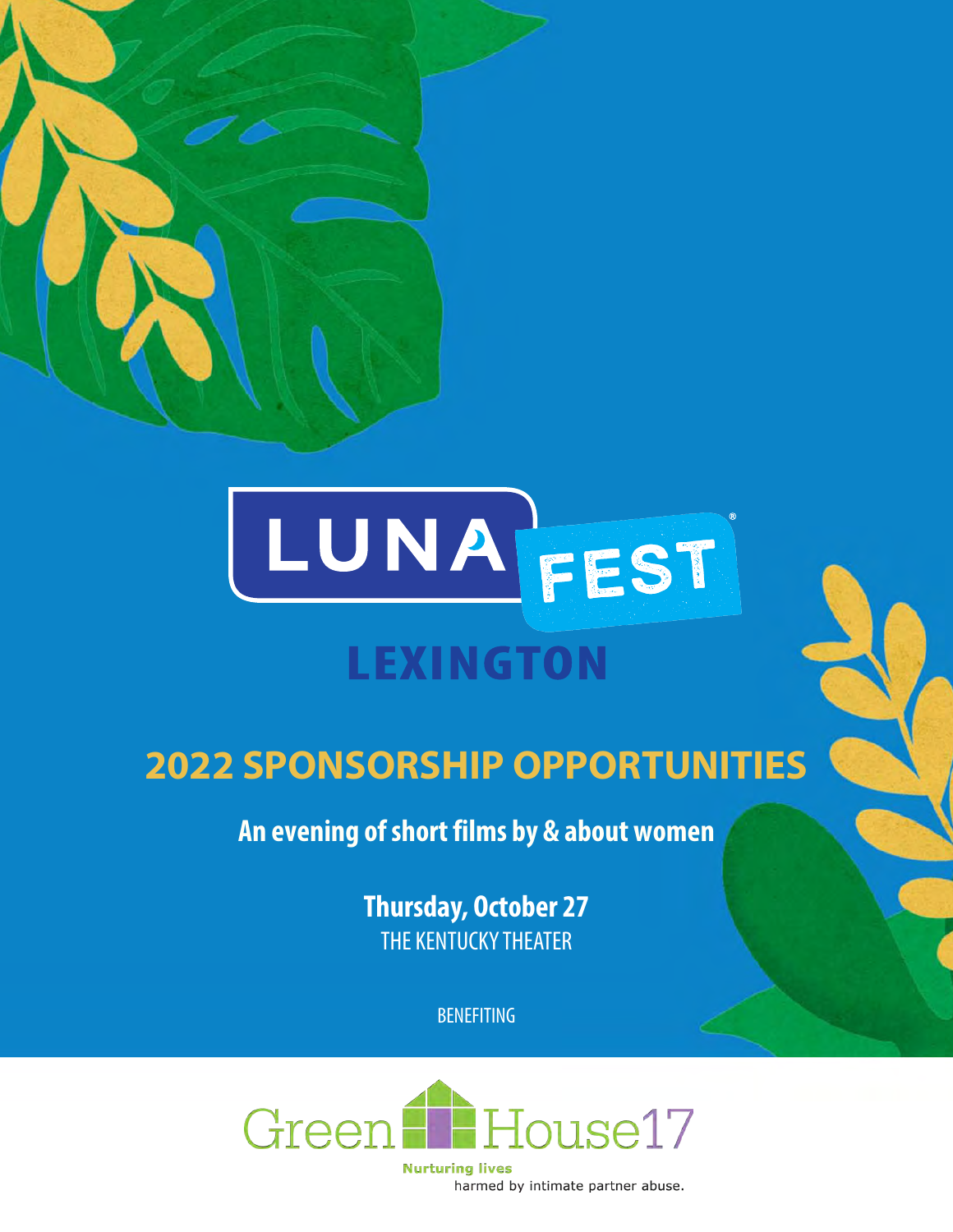



## **ABOUT**

LUNAFEST is a national traveling film festival that short films by and about women. Established in 2000 by LUNA®, makers of the whole nutrition bar for women, the event promotes women filmmakers, raises awareness for women's issues, and supports local nonprofit organizations in host cities.

Films range from animation to fictional drama and cover topics relating to women's health, motherhood, body image, cultural diversity, relationships, and more. The films are selected by notable advisors n the film industry. LUNAFEST is screened in nearly 200 cities across the nation.

## **BENEFITING**

GreenHouse17 is a nonprofit advocacy agency committed to ending intimate partner abuse in families and the community. Specially trained advocates nurture lives harmed 24-hours a day, every day of the year. Our main facility is situated on a beautiful 40-acre property in rural Fayette County.

From this location and three additional offices in our service area, the following crisis intervention and healing services are provided: 24 hour hotline, emergency shelter, counseling, support groups, safe exchange and visitation, and more.

## **HISTORY**

Three local women came together more than a decade ago with the goal of organizing an event to support survivors of intimate partner abuse. Their efforts brought the national short film festival to our region. In the years since, the event has raised more than \$100,000 to benefit the mission of GreenHouse17. We celebrate and honor these women as the local event founders: Geni Osborn, Helue Shalash, and Pam Holbrook.



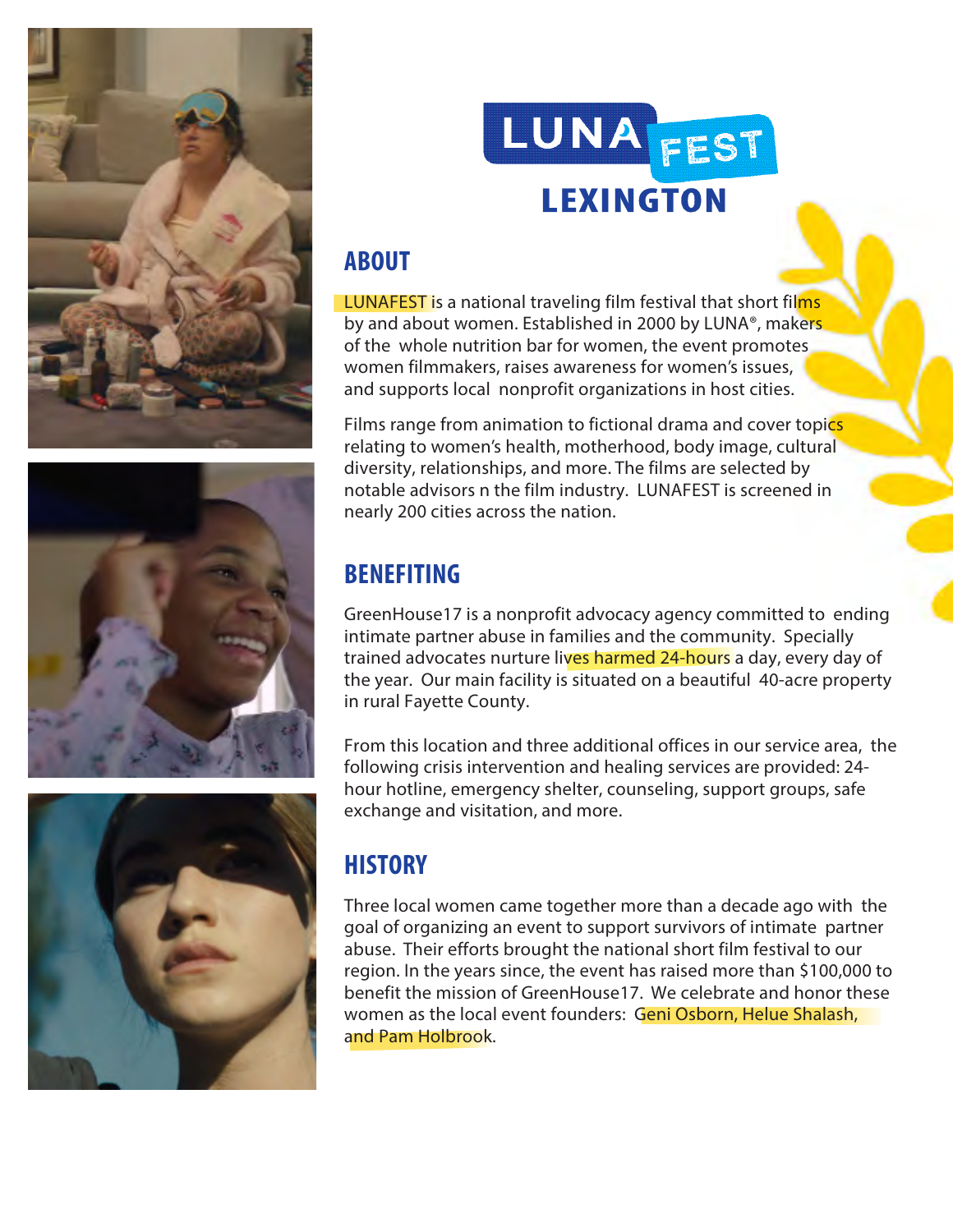## **SPONSOR BENEFITS**

Your sponsorship has benefits. LUNAFEST Lexington event marketing reaches 30,000 people each year. Attendance for this year's event is expected to be 200-225 guests. The event's typical guest is a collegeeducated, professional woman, 24-55 years old, residing in Fayette County or the surrounding region. Women make 85% of consumer purchase decisions, and studies find women are the primary consumers in the home, banking, personal computer, food, clothing, travel, and new vehicle markets. Almost 90% of consumers say they would switch brands if the other brand were associated with a good cause.\*

| <b>Benefit</b>                   | <b>Box Office</b> | <b>Directing</b> | <b>Starring</b> | <b>Leading</b> | <b>Supporting</b> | <b>Giving Circle</b> |
|----------------------------------|-------------------|------------------|-----------------|----------------|-------------------|----------------------|
| Event Tickets w/Reserved Seating | 15                | 10               | 8               | 8              | h                 |                      |
| Logo on Big Screen               |                   | $\checkmark$     |                 | $\checkmark$   |                   |                      |
| Logo in Event Program            |                   |                  |                 |                |                   |                      |
| Webpage Link                     |                   |                  |                 |                |                   |                      |
| Social Media Features            | 8                 |                  |                 |                |                   |                      |
| Logo Printed on Event Posters    |                   |                  |                 |                |                   |                      |
| TV Advertising                   |                   |                  |                 |                |                   |                      |
| <b>Theatre Marquee</b>           |                   |                  |                 |                |                   |                      |
| <b>Remarks to Audience</b>       |                   |                  |                 |                |                   |                      |
| <b>Product Placement Option</b>  | included          | included         | included        | \$100 add-on   | \$100 add-on      |                      |
| Marketplace Booth Option         | included          | included         | included        | included       | \$100 add-on      |                      |
| Swag Bag Marketing Option        | included          | included         | included        | included       | included          |                      |
| <b>Estimated Reach</b>           | $30,000+$         | 15,000           | 5,000           | 2,500          | 1,000             | 250                  |
| Deadline to secure all benefits  | 7/30              | 8/15             | 8/30            | 9/15           | 9/30              | 10/15                |

\*Statistics from Girl Power Marketing and Entrepeneur.com.

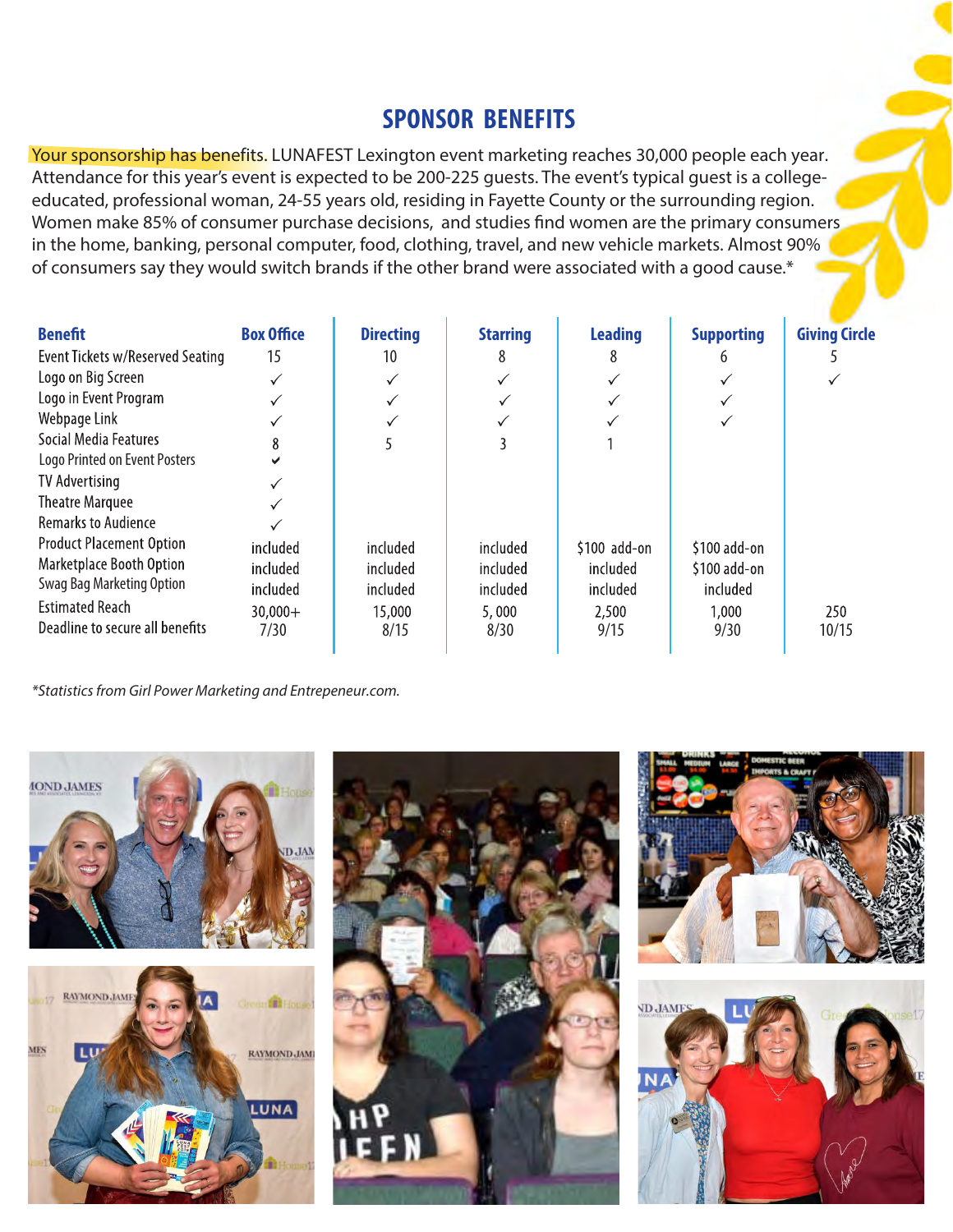## LUNA FEST **LEXINGTON**

## **2022 SPONSORSHIP PACKAGES**

#### **BOX OFFICE SPONSOR |**\$5,000

- An exclusive option only one available.
- 15 event tickets with reserved seating
- Company name on the theater marquee.
- Address to audience from stage before the films.
- Company banner displayed at event.
- Logo printed on event posters.
- Logo and link to company website on event webpage.
- At least 8 social media and email mentions.
- Logo featured prominently in event program.
- Logo featured on big screen before the films.
- Option for marketplace booth or product placement.
- Option to provide marketing item(s) for swag bags.

#### **DIRECTING SPONSOR |** \$2,500

- 10 event tickets with reserved seating.
- Logo and link to company website on event webpage.
- At least 5 social media and email mentions.
- Logo printed in event program.
- Logo featured on big screen before the films.
- Option for marketplace booth or product placement.
- Option to provide marketing item(s) for swag bags.

#### **STARRING SPONSOR |** \$1,000

- 10 event tickets with reserved seating.
- Link to company website on event webpage.
- At least 3 social media and email mentions.
- Logo printed in event program.
- Logo featured on big screen before the films.
- Option for marketplace booth or product placement.
- Option to provide marketing item(s) for swag bags.

#### **LEADING SPONSOR |** \$500

- 8 event tickets with reserved seating.
- Link to company website on event web page.
- Logo printed in event program.
- Company mention in social media post.
- Logo featured on big screen before the films.
- Option for marketplace booth.
- \$100 add-on for product placement.
- Option to provide marketing item(s) for swag bags.

#### **SUPPORTING SPONSOR |** \$250

- 6 event tickets with reserved seating.
- Link to company website on event webpage.
- Logo printed in event program.
- Logo featured on big screen before the films.
- \$100 add-on for market booth or product placement.
- Option to provide promotional items in swag bag.

#### **GIVING CIRCLE SPONSOR |** \$100

- 5 event tickets with reserved seating.
- Giving Circle name featured on big screen before films.

#### **MADE POSSIBLE BY**



#### **BENEFITING**



#### **SPONSOR CONTACT**

Reena Martin Community Relations Manager 859-519-1911 rmartin@greenhouse17.org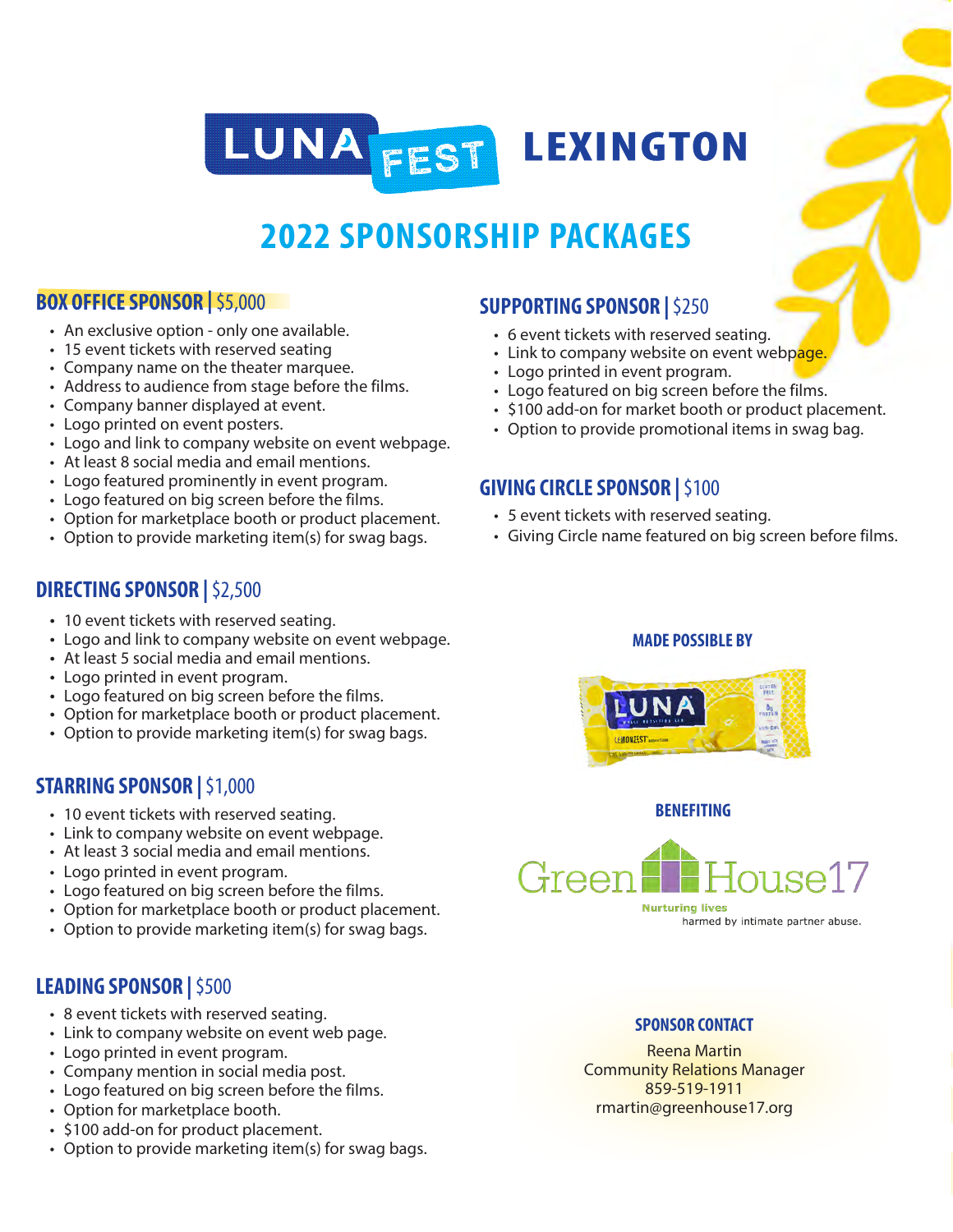## LUNA FEST LEXINGTON

## **2022 MEDIA SPONSORSHIPS**

#### **MEDIA SPONSOR BENEFITS**

- Up to 5 event tickets with reserved seating.
- Logo displayed on screen before event begins.
- Logo featured in event program.
- Recognition in social media and email newsletter articles.
- Option to distribute promotional items during the event.

#### **SUPPORT REQUEST BY MEDIA TYPE**

#### **TELEVISION**

- Production and broadcast of PSA during October.
- On-air interview during morning or afternoon program prior to event.
- Possibility of news coverage the night of the event.

#### **RADIO**

- Production and broadcast of promotional spot in October.
- Interview with planning committee representative prior to event.
- Social media mention to celebrate media sponsorship.

#### **PRINT**

- Quarter page advertisement in your printed publication.
- Publication of event details in calendar and/or other section.
- Social media mention to celebrate media sponsorship.

#### **ONLINE**

- Advertisement on website.
- Publication of event press release.
- Social media mention to celebrate media sponsorship.

#### **SPONSOR CONTACT**

Reena Martin Community Relations Manager 859-519-1911 rmartin@greenhouse17.org

### **MADE POSSIBLE BY**



#### **BENEFITING**